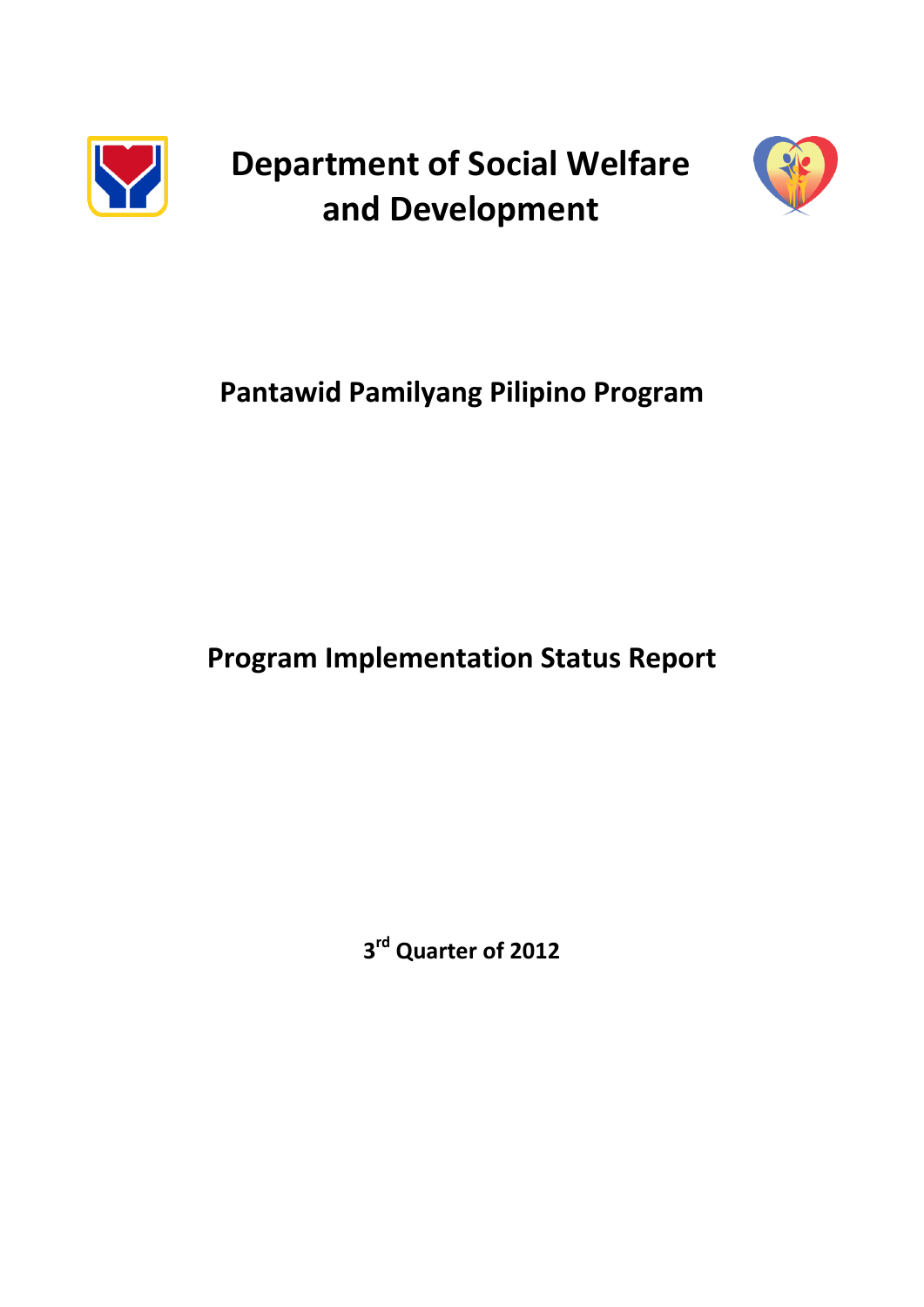## *Executive Summary*

<u>.</u>

As of 26 September 2012 the *Pantawid Pamilya* is being implemented in 138 cities and 1,270 municipalities in 79 provinces where a total of 3,087,321 households have been enrolled as of date. Of the total households, approximately half or 1,323,440 are from Mindanao, while 1,068,076 and 695,805 are from Luzon and Visayas, respectively.

Total cash grant payments released as of 30 September 2012 reached PhP 20,275,223,900.00 covering the period of January to August, where PhP 10,300,160,000.00 comprised health grants and PhP 9,975,063,900.00 were for education grants.

*Pantawid Pamilya* operates through three major systems, namely: Beneficiary Update System (BUS), Compliance Verification System (CVS) and Grievance Redress System (GRS). For BUS, the total approved beneficiary updates for the reporting period of 19 August to 19 September 2012 reached 778,652; the majority of which are changes/new enrolment in school reaching 602,129. These beneficiary updates on health and education are continuous processes by the program to ensure that the beneficiaries are availing the maximum health and education grants. For CVS, the monitoring of program conditionalities for July and August reported compliance rate in education at 95.05%, health at 97.72% and Family Development Session (FDS) at 96.05%. The strong compliance performance shows that poor households are maintaining their co-responsibilities as beneficiaries such that children are in school and healthy, while parents are increasing their knowledge and skills in parenting.

Meanwhile, a total of 4,062 complaints were received through the GRS for the 3 $^{rd}$  Quarter of 2012 which are being addressed by the program. In addition, a total of 45,525 households were delisted based on existing policies and 140,738 were deactivated and pending for verification from the program since the beginning of the program as of 26 September 2012. This is a constant process to address all complaints on inclusion errors and to maintain a clean database of program beneficiaries.

The Department continues to work with partner agencies in the implementation of the Program in providing services for the beneficiaries, two of which are under the Sustainable Livelihood Program of the Department. These two programs are implemented in two tracks, namely: (1) guaranteed employment such as Trabahong Lansangan which is in partnership with the Department of Public Works and Highways (DPWH), and (2) Community Driven Microenterprise Development (CDED) where we provide capital seed fund to the beneficiaries. The latest figures as of 30 September 2012 indicate that DPWH hired 2,137 *Pantawid Pamilya* beneficiaries, and 14,383 households were provided the capital seed fund as part of strengthening the sustainable livelihood program through Self-Employment Assistance – Kaunlaran (SEA-K). Furthermore, the Department also engaged a total of 178 Civil Society Organizations (CSOs) as Bantay (members of the Provincial Grievance Committee) and 191 as Gabay (conducts FDS and FDS plus as volunteers) $<sup>1</sup>$ .</sup>

 $^1$  While previous reports reflect all CSO partners by DSWD, the 3<sup>rd</sup> Quarter report only focuses on CSOs for Pantawid. This is to explain the lower number reflected in this report.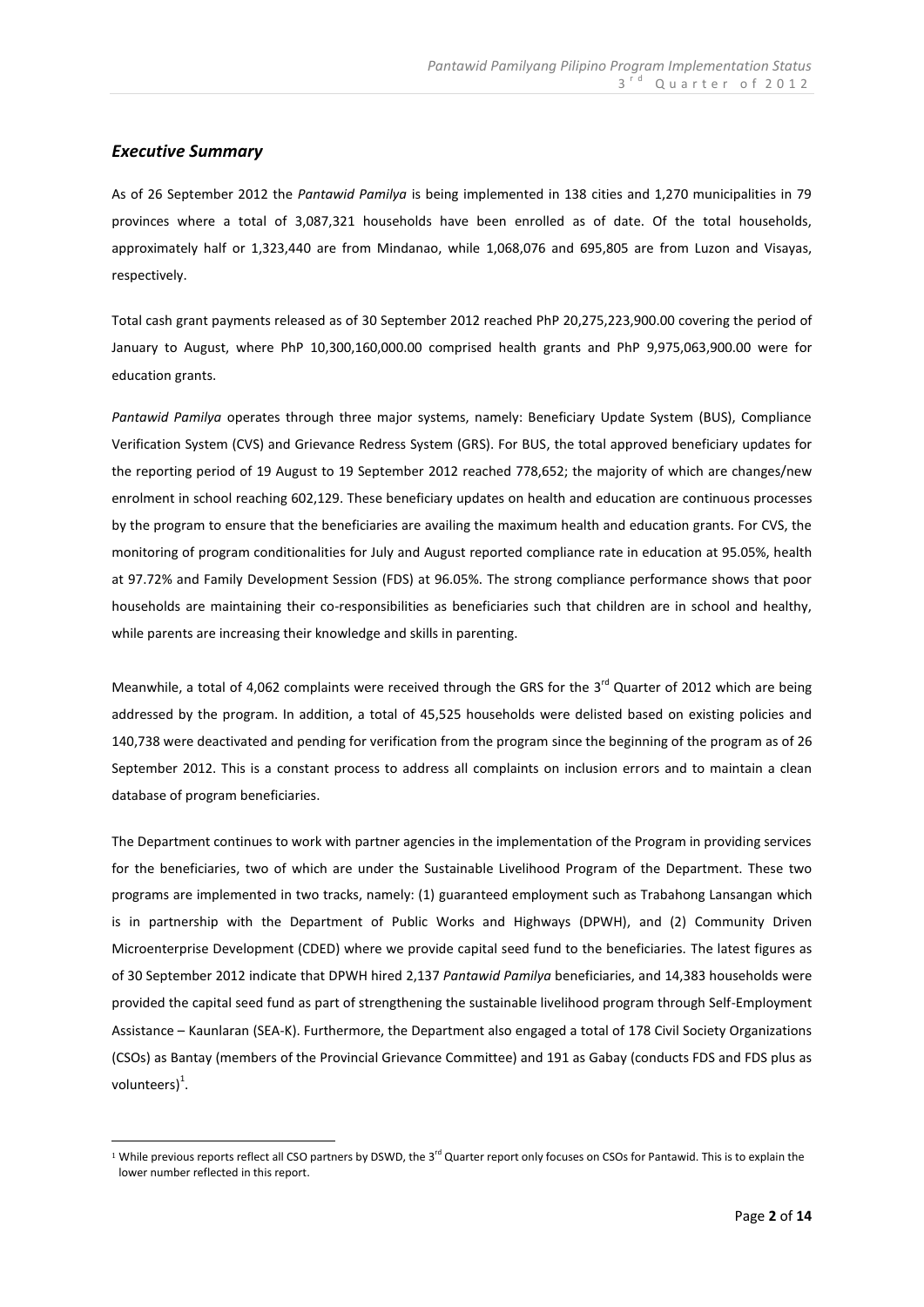## **I. Program Coverage**

#### **A. Geographic Coverage**

## **Table 1: Geographic Coverage by Level Sets 1 - 5 (As of 26 September 2012)**

| Level        | <b>Target</b><br>Nationwide* | Coverage | Percentage of<br>Coverage |
|--------------|------------------------------|----------|---------------------------|
| Region       | 17                           | 17       | 100.00%                   |
| Province     | $79^2$                       | 79       | 100.00%                   |
| City         | 140                          | 138      | 98.57%                    |
| Municipality | $1,487^3$                    | 1,270    | 85.41%                    |

\**based on NSCB-PSGC (as of 30 June 2012)*

#### **B. Household Coverage**

As of 26 September 2012, there are 3,087,321 households registered in the program or 99.37% of the 3,106,979 Sets 1-5 target beneficiaries (please see Table 2). Of these households, a total of 7,467,861 children<sup>4</sup> aged 0-14 years old are covered in the program.

> **Table 2: Household Coverage<sup>5</sup> Sets 1 - 5 (As of 26 September 2012)**

| <b>Set/Year Started</b> | <b>Target</b><br><b>Households</b> | Number of<br><b>Enrolled</b><br><b>Households</b> | Percentage<br>(Target vs.<br>Actual) |
|-------------------------|------------------------------------|---------------------------------------------------|--------------------------------------|
| 1 (Started in 2008)     | 343,264                            | 318,437                                           | 92.77%                               |
| 2 (Started in 2009)     | 286,746                            | 270,527                                           | 94.34%                               |
| 3 (Started in 2010)     | 414,697                            | 404.755                                           | 97.60%                               |
| 4 (Started in 2011)     | 1,296,272                          | 1,286,168                                         | 99.22%                               |
| 5 (Started in 2012)     | 766,000                            | 807,434                                           | 105.41%                              |
| Total                   | 3,106,979                          | 3,087,321                                         | 99.37%                               |

*\*based on the approved 2012 Work and Financial Plan*

 2 Province of Batanes not covered given its high Human Development Index (Ranked 5th Highest NSCB 2000 HDI Report) and zero Poverty Incidence (NSCB 2009 Official Poverty Statistics)

<sup>&</sup>lt;sup>3</sup> Excluding six municipalities of Batanes Province and the island municipality of Kalayaan, Palawan (with only 12 households per NSO 2007 Census)

<sup>4</sup> The term "children" refers to the household member(s) whose relationship to the head is either son/daughter or grandson/granddaughter.

 $5$  The difference between the target and the existing household beneficiaries is due to the number of households in Sets 1, 2 and 3 that exited early from the program; and the delisting of 45,525 households and deactivation of 142,738 households as of date. To compensate for the decrease of households due to early exit and delisting, an additional 90,000 households are currently being registered under Set 5.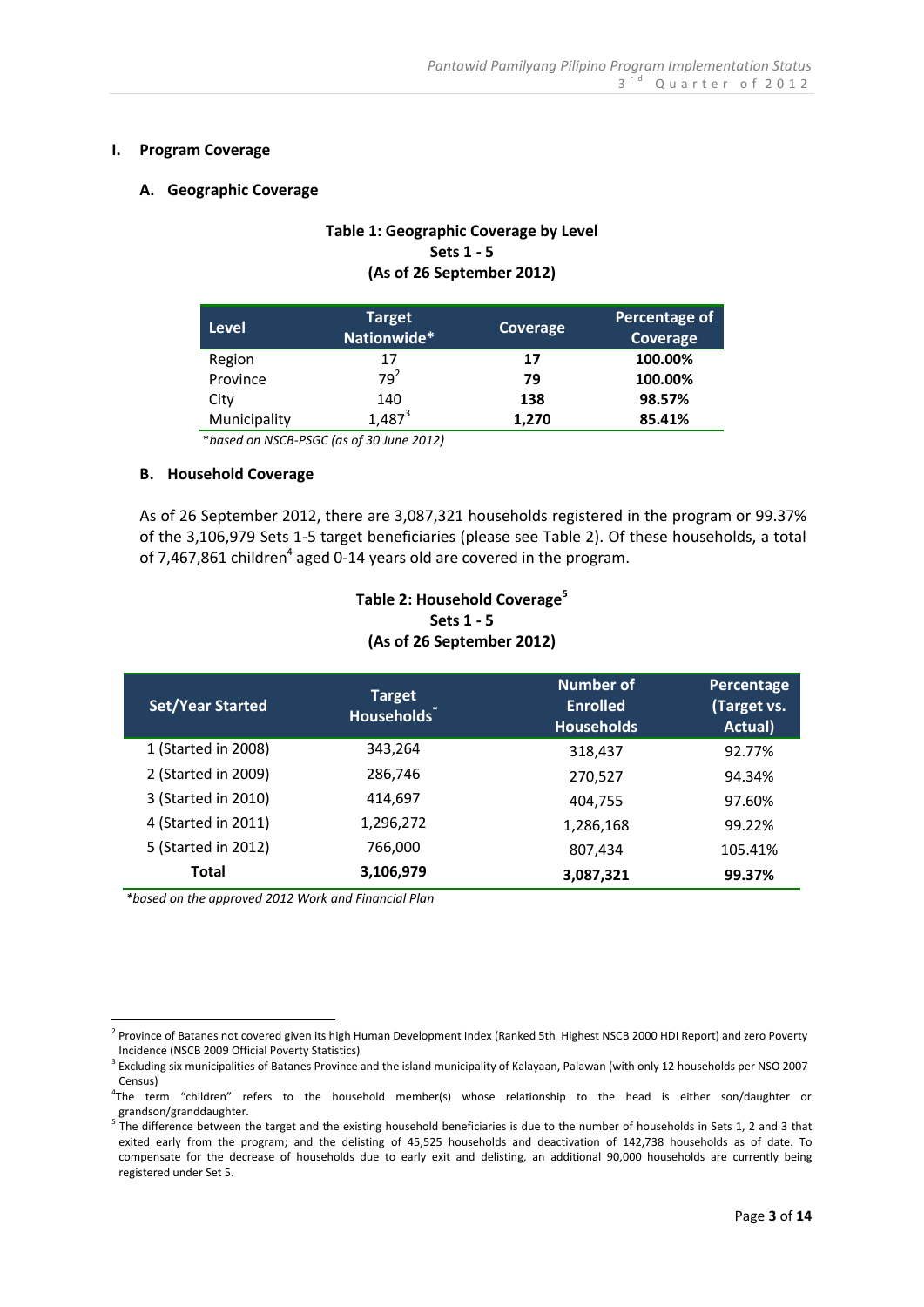Based on the distribution of households, almost half or 1,323,440 are coming from Mindanao, while 1,068,076 and 695,805 are from Luzon and Visayas, respectively (please see Figure 1).



# **Figure 1: Household Coverage by Island Group (As of 26 September 2012)**

## **II. Program Budget**

As of 30 September 2012, the total cash grants paid to eligible and compliant *Pantawid Pamilya* household beneficiaries amounted to PhP 20,275,223,900.00 covering the period of January to August. Of this amount, PhP 10,300,160,000.00 was for health and PhP 9,975,063,900.00 for education. This reflects the first to fourth grant releases for the year following the bi-monthly grant release schedule and Retro Payments.

The following is the distribution of the total PhP 20,275,223,900.00 cash grants per mode of payment as of 30 September 2012:

| Payment Mode                  | <b>Education Grant</b> | <b>Health Grant</b> | Total Amount      |
|-------------------------------|------------------------|---------------------|-------------------|
| Cash Card (CC)                | 3,836,315,700.00       | 3,860,479,500.00    | 7,696,795,200.00  |
| Globe Remit (GCash)           | 1,928,236,800.00       | 1,949,902,500.00    | 3,878,139,300.00  |
| Over the Counter (OTC)        | 1,853,798,400.00       | 1,962,227,500.00    | 3,816,025,900.00  |
| Rural Bank (Offsite)          | 1,420,177,200.00       | 1,507,835,500.00    | 2,928,012,700.00  |
| Philpost                      | 727,075,500.00         | 791,143,000.00      | 1,518,218,500.00  |
| First Consolidated Bank (FCB) | 184,832,400.00         | 191,397,500.00      | 376,229,900.00    |
| Cooperative (CFI)             | 24,627,900.00          | 37,174,500.00       | 61,802,400.00     |
| <b>Grand Total</b>            | 9,975,063,900.00       | 10,300,160,000.00   | 20,275,223,900.00 |

## **Table 3: Distribution of Cash Grants per Payment Mode Cumulative for 2012 (As of 30 September 2012)**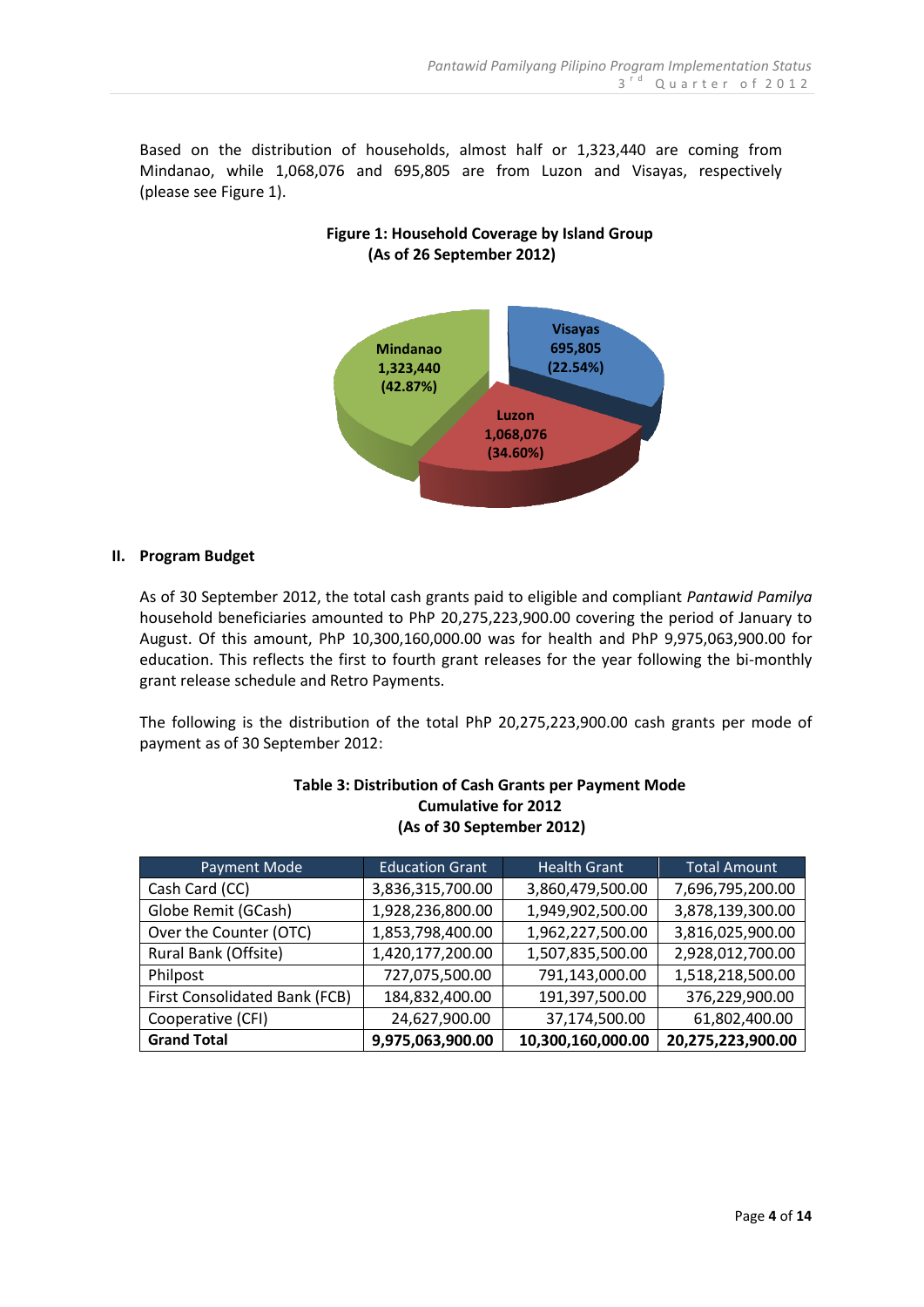## **III. Systems Updates**

## **A. Beneficiary Updates System (BUS)**

Total approved updates from 19 August to 19 September is at 778, 652. The breakdown of the update types can be found below.

## **Table 4: Total Number of Updates (For the period of 19 of August to 19 of September 2012)**

| <b>Type of Update</b>                                             | <b>No. of Updates</b><br><b>Received</b> |
|-------------------------------------------------------------------|------------------------------------------|
| Change/new enrollment in school                                   | 602,129                                  |
| Change/new registration in health center                          | 92,456                                   |
| Correction of basic information                                   | 73,070                                   |
| Change of grantee of the household                                | 5,380                                    |
| Child coming back home or those that were biologically or legally | 3,282                                    |
| adopted                                                           |                                          |
| Newborn children                                                  | 1,517                                    |
| Deceased beneficiaries                                            | 818                                      |
| Total                                                             | 778,652                                  |

The number of outputs decreased from 1 million mark to 778,652 to as compared to the last period (19 July – 18 August 2012) that may be attributed to the recently conducted Massive Updating.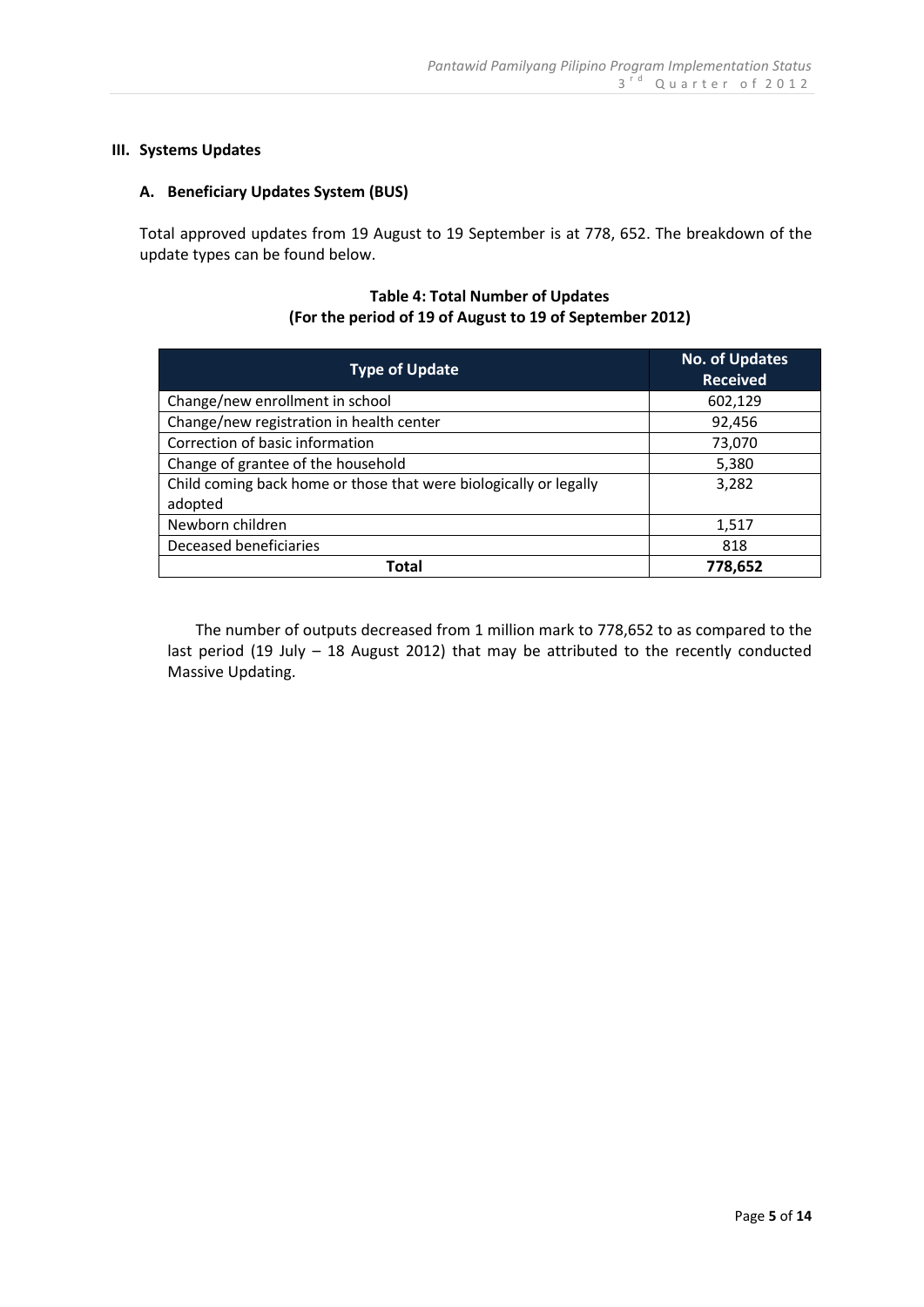# **B. Compliance Verification System (CVS)**

The CVS monitors the compliance of households with the conditionalities of the program as basis of the grants. The table below shows the monthly compliance rates showing the number of compliant household members for each type of conditionality for the period of July to August.

## **Table 5: Compliance Rate for July and August 2012<sup>6</sup> For Sets 1 to 5**

| <b>Conditionalities</b>                                                    | <b>Number of</b><br>Monitored* | <b>Compliant Beneficiaries</b> |               | % Compliance<br>(Compliant over<br><b>Monitored)</b> |               |
|----------------------------------------------------------------------------|--------------------------------|--------------------------------|---------------|------------------------------------------------------|---------------|
|                                                                            |                                | July                           | <b>August</b> | July                                                 | <b>August</b> |
| <b>EDUCATION</b>                                                           |                                |                                |               | 95.05%                                               |               |
| Attendance in Day Care Center/Pre-<br>School for Children 3-5 years old    | 785,072                        | 732,708                        | 733,943       | 93.33%                                               | 93.49%        |
| Attendance in Primary and Secondary<br>Schools for Children 6-14 years old | 4,499,043                      | 4,347,702                      | 4,352,342     | 96.64%                                               | 96.74%        |
| <b>HEALTH</b>                                                              |                                |                                |               | 97.72%                                               |               |
| Check-up/Immunization for Pregnant<br>and Children 0-5 years old           | 1,705,933                      | 1,640,044                      | 1,642,123     | 96.14%                                               | 96.26%        |
| Health (deworming) for Children 6-14<br>years old in Elementary Level**    | 1,705,779                      | 1,639,906                      | 1,641,969     | 99.23%                                               |               |
| <b>FAMILY DEVELOPMENT SESSION</b>                                          |                                |                                |               | 96.05%                                               |               |
| Attendance to FDS by Parents                                               | 2,954,603                      | 2,836,501                      | 2,839,490     | 96.00%                                               | 96.10%        |

**\*** *The monitored household members are the same for the months of July-August.*

**\*\*** *Deworming is conducted twice annually for each child ages 6-14 that are enrolled in elementary school.*

The strong compliance performance shows that poor households are maintaining their coresponsibilities as beneficiaries such that children are in school and healthy, while parents are increasing their knowledge and skills in parenting.

 6 The CVS follows a bi-monthly monitoring schedule, hence, the compliance rate for the month of September shall be reflected in the 4th Quarter Accomplishment Report.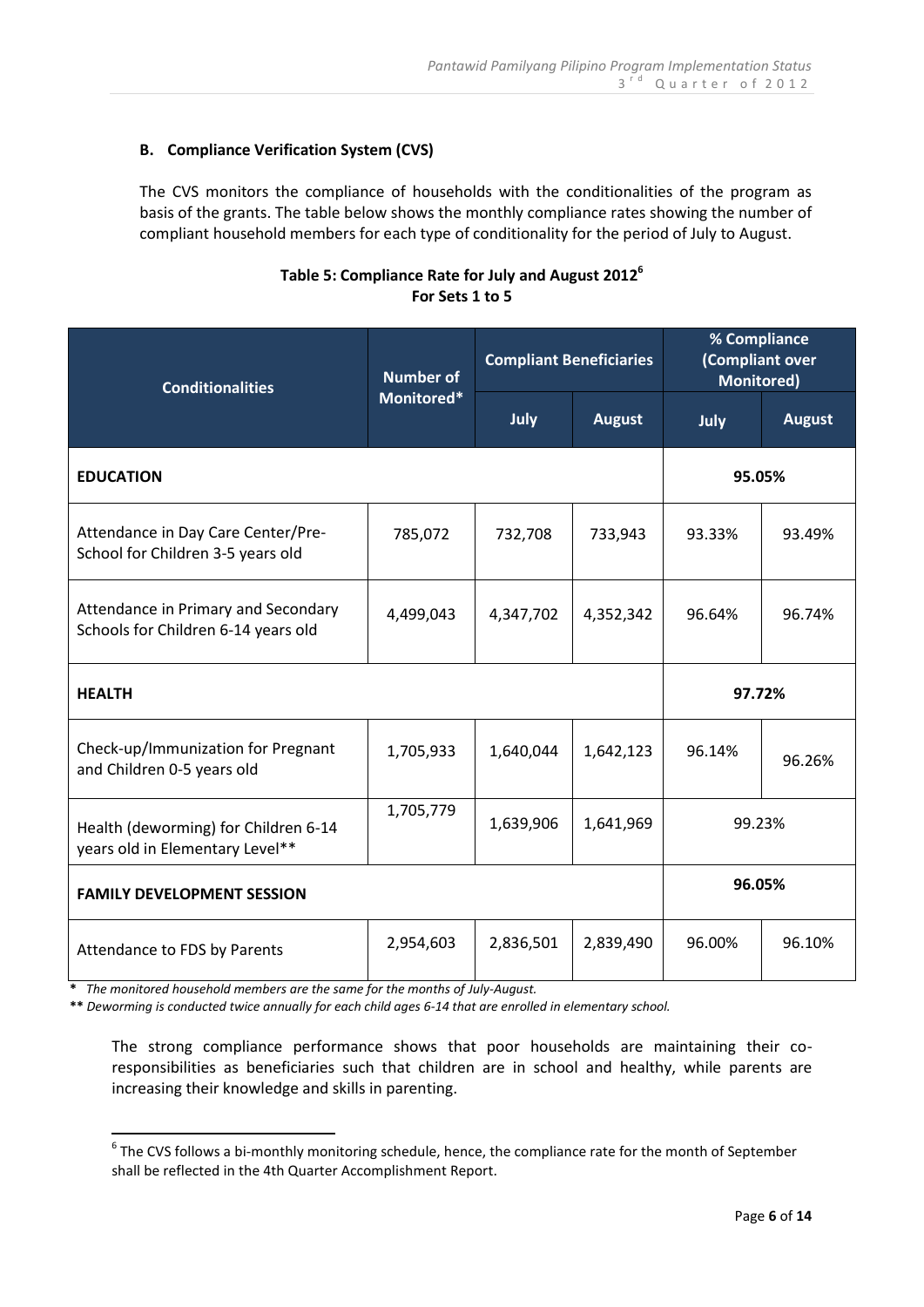# **C. Grievance Redress System (GRS)**

For the  $3^{rd}$  Quarter, a total of 4,062<sup>7</sup> complaints were received through the GRS via various modes like calls, grievance forms, texts, social networking sites, snail mails and electronic mails. This figure demonstrates a 40.50% reduction in the number of grievances filed comparing it with last quarter's which stood at 6,827. The decrease may be attributed to the continuous provision of technical assistance to the Field Offices in handling complaints and queries through Customer Relations Management (CRM). The rate of resolution meanwhile peaks at 71.61%, or 2,909 resolved cases.



# **Figure 2: Total Number of Complaints Received (3 rd Quarter of 2012)**

The overall progress in grievance resolution can also be observed from the table below, which illustrates a 78.42% rate of resolved cases as of 27 September 2012.

| Table 6: Status of Grievances for the Year 2012 |  |  |
|-------------------------------------------------|--|--|
| (As of 27 September 2012)                       |  |  |

| <b>Modes</b>        | <b>Transactions Received</b><br>as of 27 Sept 2012 | <b>Total Resolved Cases</b><br>as of 27 Sept 2012 | % of Resolved |
|---------------------|----------------------------------------------------|---------------------------------------------------|---------------|
| Database            | 21,147                                             | 16,215                                            | 76.68%        |
| <b>Text Hotline</b> | 7,469                                              | 6,209                                             | 83.13%        |
| UNICS-CRM           | 2,341                                              | 1,854                                             | 79.20%        |
| <b>TOTAL</b>        | 30,957                                             | 24,278                                            | 78.42%        |

<sup>7</sup> Data Source: GRS Data Entry Application to-date

<u>.</u>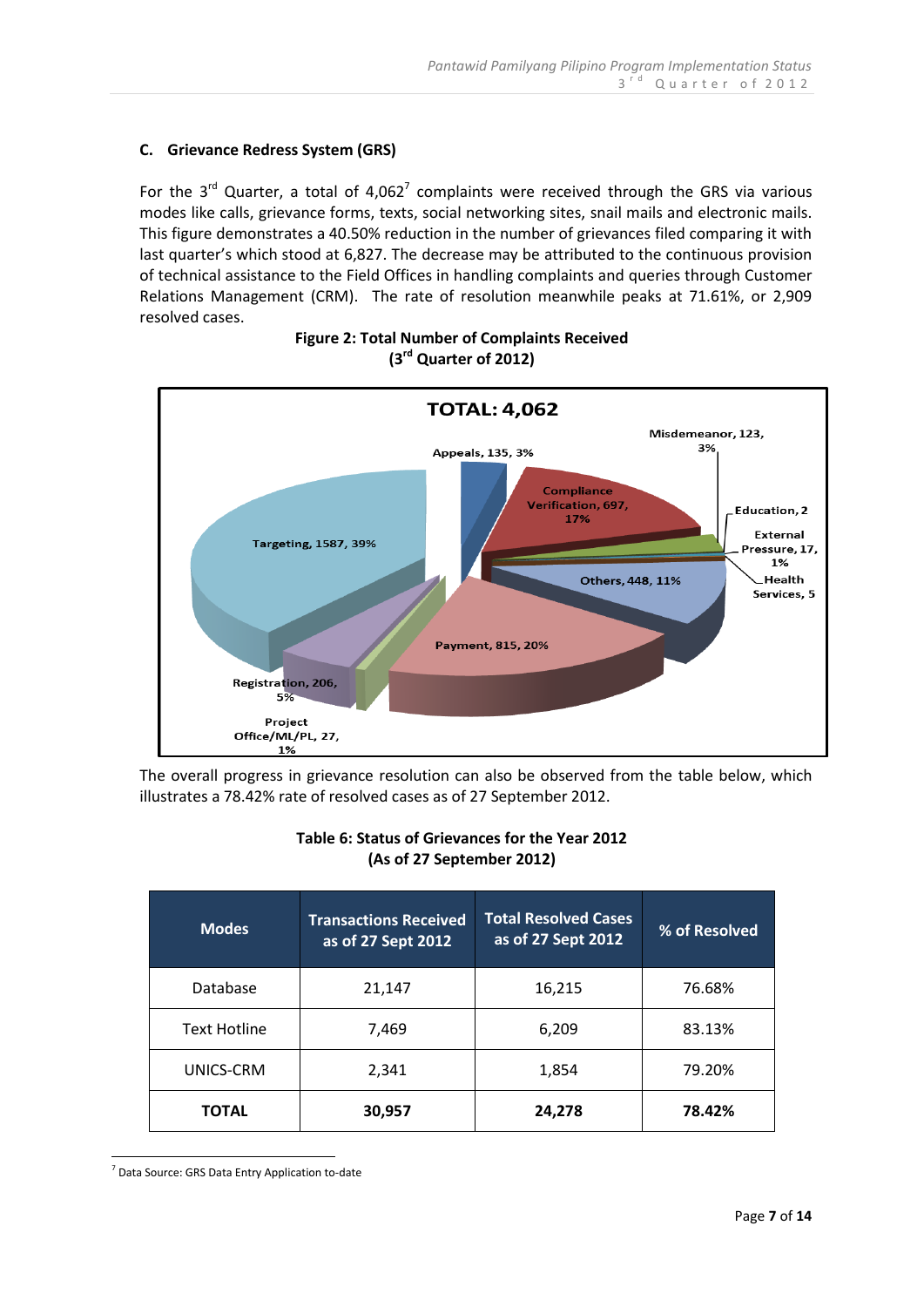Meanwhile, 45,525 household beneficiaries have been delisted based on existing policies and 140,738 are deactivated and pending for verification since the beginning of the program as of 26 September 2012. A list of the total number of delisted by category is provided below. (Please see Tables 7 and 8).

| <b>Category of Delisted HHs</b>           | <b>No. of HHs</b> |
|-------------------------------------------|-------------------|
| Fraudulent acts                           | 2,363             |
| Waived                                    | 3,289             |
| Inclusion error <sup>8</sup>              | 7,527             |
| Moved to non-Program area                 | 7,128             |
| No more children aged 0-14 member anymore | 9,979             |
| Delisted - Not Eligible <sup>9</sup>      | 15,239            |
| Total                                     | 45,525            |

# **Table 7: Total Number of Delisted Based on the Existing Policies (As of 26 September 2012)**

*<sup>8</sup>Complaint about active registered beneficiaries who are considered to be ineligible to receive the Program's benefits and validated as such*

*9 Delisted household beneficiaries based on being gainfully employed and having regular income*

## **Table 8: Total Number of Deactivated: Pending for Verification (As of 26 September 2012)**

| <b>Category of Deactivated HHs</b>                                | No. of HHs |  |
|-------------------------------------------------------------------|------------|--|
| <b>Pending for Verification</b>                                   | 125,001    |  |
| For Final Resolution Prior to Delisting by the Field Office       | 36,875     |  |
| No more children 0-14 (as of last CVS Period)                     | 44,051     |  |
| Delisted due to Non-Registration <sup>10</sup>                    | 44,075     |  |
| Verified/Certified by the Field Office                            | 15,737     |  |
| Did not attend Community Assembly certified by RPMO <sup>11</sup> | 13,776     |  |
| Waived Prior to Registration                                      | 1,961      |  |
| Total                                                             | 140,738    |  |

*<sup>10</sup> Households that did not attend scheduled Community Assembly and validated by the Regional Project Management Office (RPMO) as not found in the area*

*<sup>11</sup>Delisted households under Sets 1-3 which actually did not attend Community Assembly*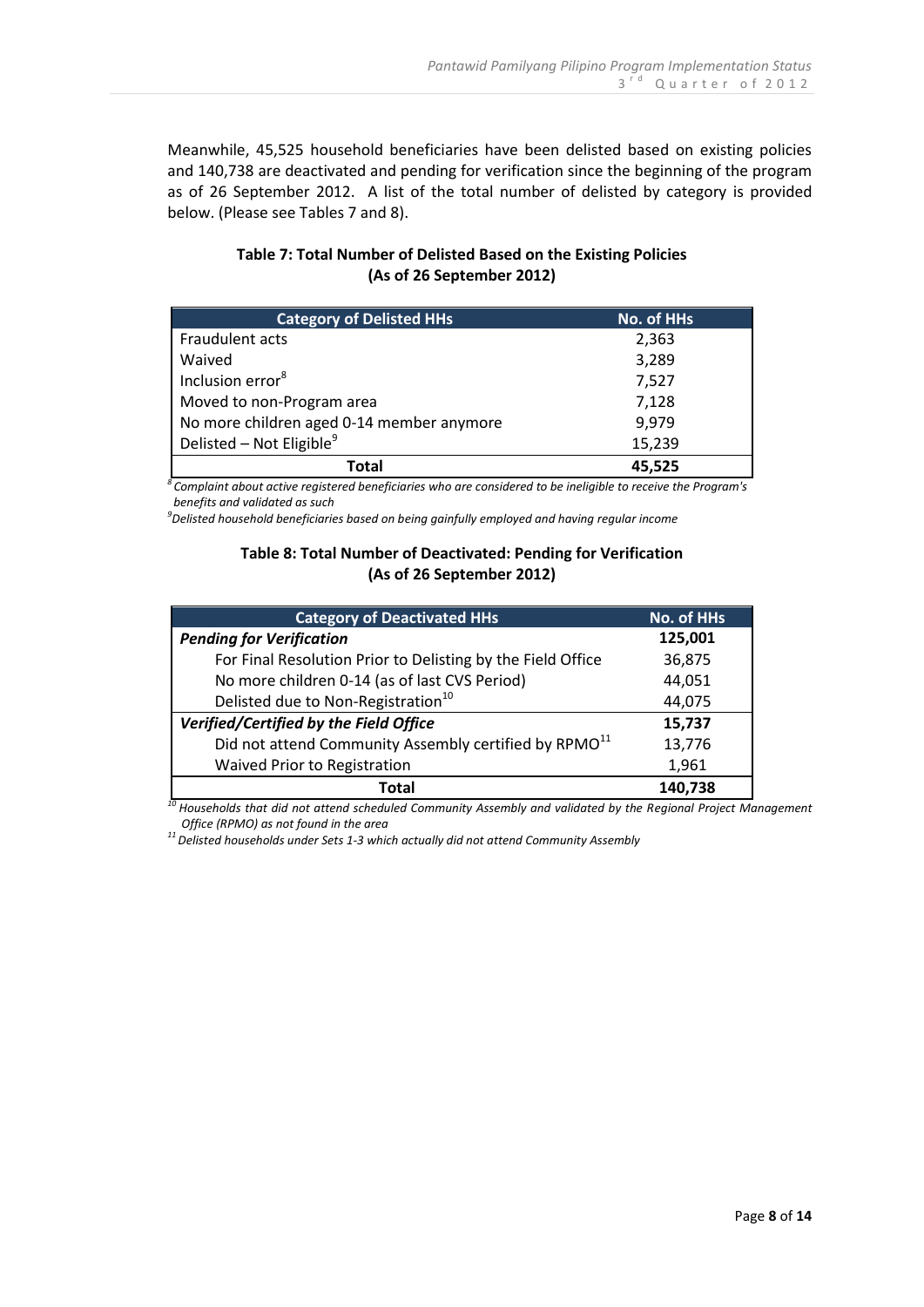## **IV. Program Staff**

A total of 8,007 technical and administrative positions assigned at the National and Regional Offices (including staff assigned at the covered provinces and cities/municipalities) have been approved for the program. As of 15 September 2012, a total of 7,173 staffs have been hired or 89.58 % of the total approved positions (please see Table 7).

## **Table 9: Number of Approved and Actual Number of Program Staff (As of 15 September 2012)**

| <b>Level</b>    | <b>Number of Approved</b><br><b>Positions</b> | Number of Hired<br><b>Staff</b> | %      |
|-----------------|-----------------------------------------------|---------------------------------|--------|
| <b>National</b> | 290                                           | 257                             | 88.62% |
| Region          | 7,717                                         | 6,916                           | 89.62% |
| Total           | 8,007                                         | 7,173                           | 89.58% |

## **V. Other Accomplishments/Updates**

## **A. Convergence and Commitments with Partners**

## **Trabahong Lansangan ng Programang Pantawid Pamilyang Pilipino**

DPWH allocated slots to DSWD for the hiring of Pantawid Pamilya beneficiaries in the Trabahong Lansangan. As of 30 September 2012, 2,137 beneficiaries were hired.

## **Provision of Capital Assistance through SEA-K**

To sustain and expand the socio-economic improvement of Pantawid Pamilya beneficiaries even beyond the five-year intervention, a Sustainable Livelihood through SEA-K shall be provided to Pantawid beneficiaries. This is to ensure sustainability of income after exit from Pantawid through the provision of non-collateral and interest free loan. As of 30 September 2012, a total of 14,383 households are now benefiting from sustainable livelihood projects amounting to PhP 107,834,343 for the year 2012.

## **Partnership with CSOs**

Pantawid Pamilya has engaged with CSOs in monitoring the transparency of program implementation under the framework *Bantay, Gabay, Tulay, and Kaagapay*. As mentioned previously, 178 CSOs are engaged as Bantay (members of the Provincial Grievance Committee) and 191 as Gabay (conducts FDS and FDS plus as volunteers).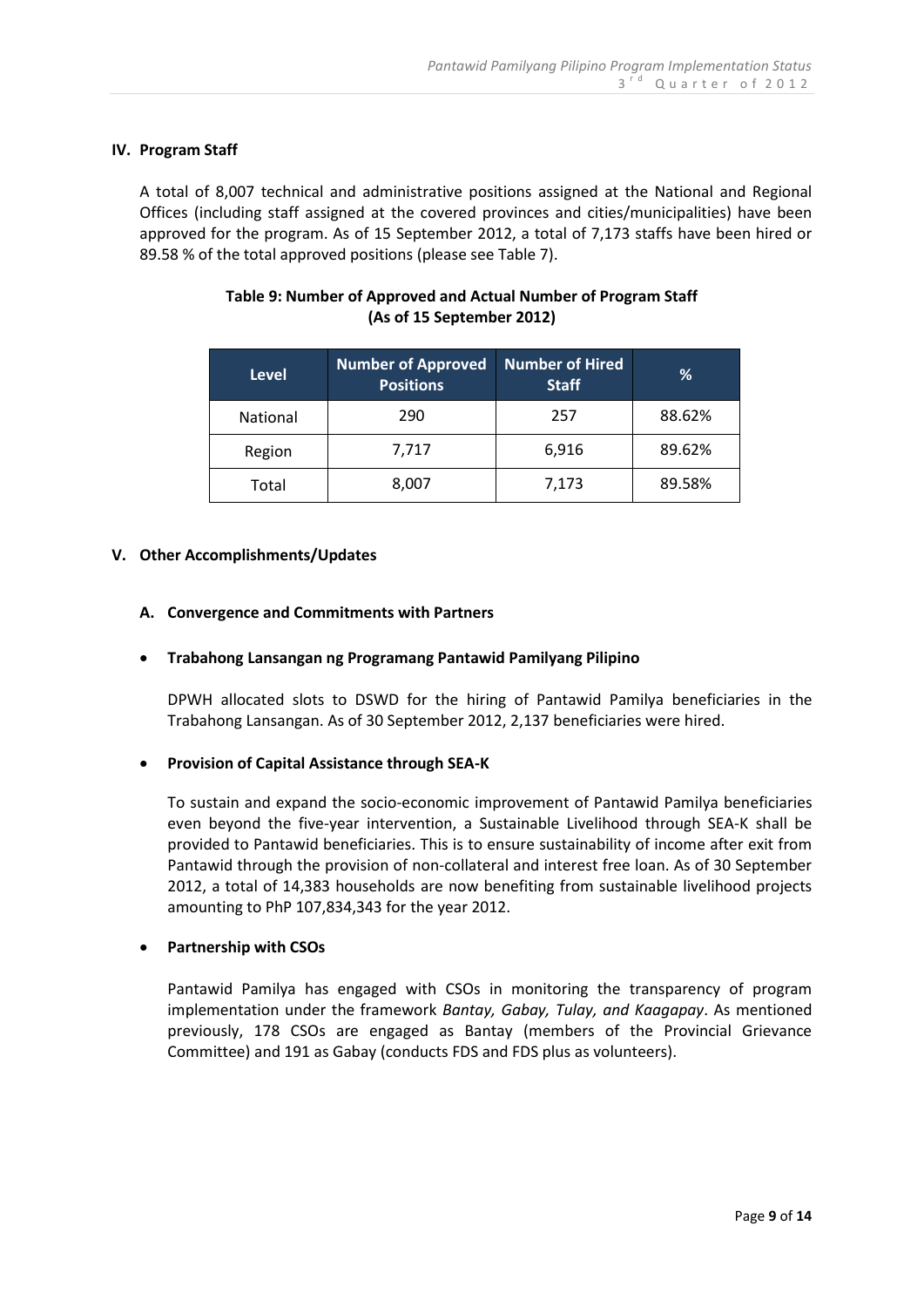| <b>ACTIVITY</b>                                                                                                    | <b>UPDATES</b>                                                                                                                                                                                                                                                                                                                        |
|--------------------------------------------------------------------------------------------------------------------|---------------------------------------------------------------------------------------------------------------------------------------------------------------------------------------------------------------------------------------------------------------------------------------------------------------------------------------|
| <b>CSOs</b>                                                                                                        |                                                                                                                                                                                                                                                                                                                                       |
| Coordination with Habitat for Humanity for<br>Possible Partnership                                                 | Initial meeting was held on 26 September<br>2012 for possible implementation for the<br>construction/rebuilding of homes of families<br>affected by calamities to generate<br>employment. Region X has been identified<br>as a pilot area.                                                                                            |
| Coordination with Pambansang Kilusan ng<br>mga Samahang Magsasaka (PAKISAMA) for<br>Possible Partnership           | A second meeting was held last 11<br>September 2012 to determine the target<br>areas of implementation. Target areas<br>identified with corresponding number of<br>households were:<br>Pola $- 2,673$ (Set 1)<br>Bulalacao - 3,612 (Set 1)<br>Brgy. Antonino, Victoria - 85 (Set 5)<br>A possible roll out in Agusan Del Sur - 16,822 |
|                                                                                                                    | (Set 1). Implementation target is on<br>1 October 2012.<br>The draft MOU was sent to PAKISAMA last<br>25 September 2012 for comments.                                                                                                                                                                                                 |
| Coordination with Sibol ng Agham at                                                                                | Partnership for possible promotion of                                                                                                                                                                                                                                                                                                 |
| Teknolohiya (SIBAT) for Possible Partnership                                                                       | sustainable social agri-based enterprises.<br>Target beneficiaries were from Set 1<br>Pantawid provinces, such as:                                                                                                                                                                                                                    |
|                                                                                                                    | Quezon - 15,117 households<br>Cebu - 2,583 households<br>Negros Oriental - 18,509 households and<br>Sarangani - 6,066                                                                                                                                                                                                                 |
| <b>ACADEMES</b>                                                                                                    |                                                                                                                                                                                                                                                                                                                                       |
| Coordination with the University of Asia &<br>the Pacific (UAP) - School of Management<br>for Possible Partnership | Initial meeting was held on 1 October 2012<br>to: a) link SLP beneficiaries to Goldman, one<br>of their partner institution that is an<br>investment management firm based in the<br>US; and b) conceptualization of business<br>ideas, market linkage and advocacy of the<br>SLP.                                                    |
|                                                                                                                    | The draft MOU was prepared by DSWD-SLP<br>and sent to UAP-School of Management for<br>comments.                                                                                                                                                                                                                                       |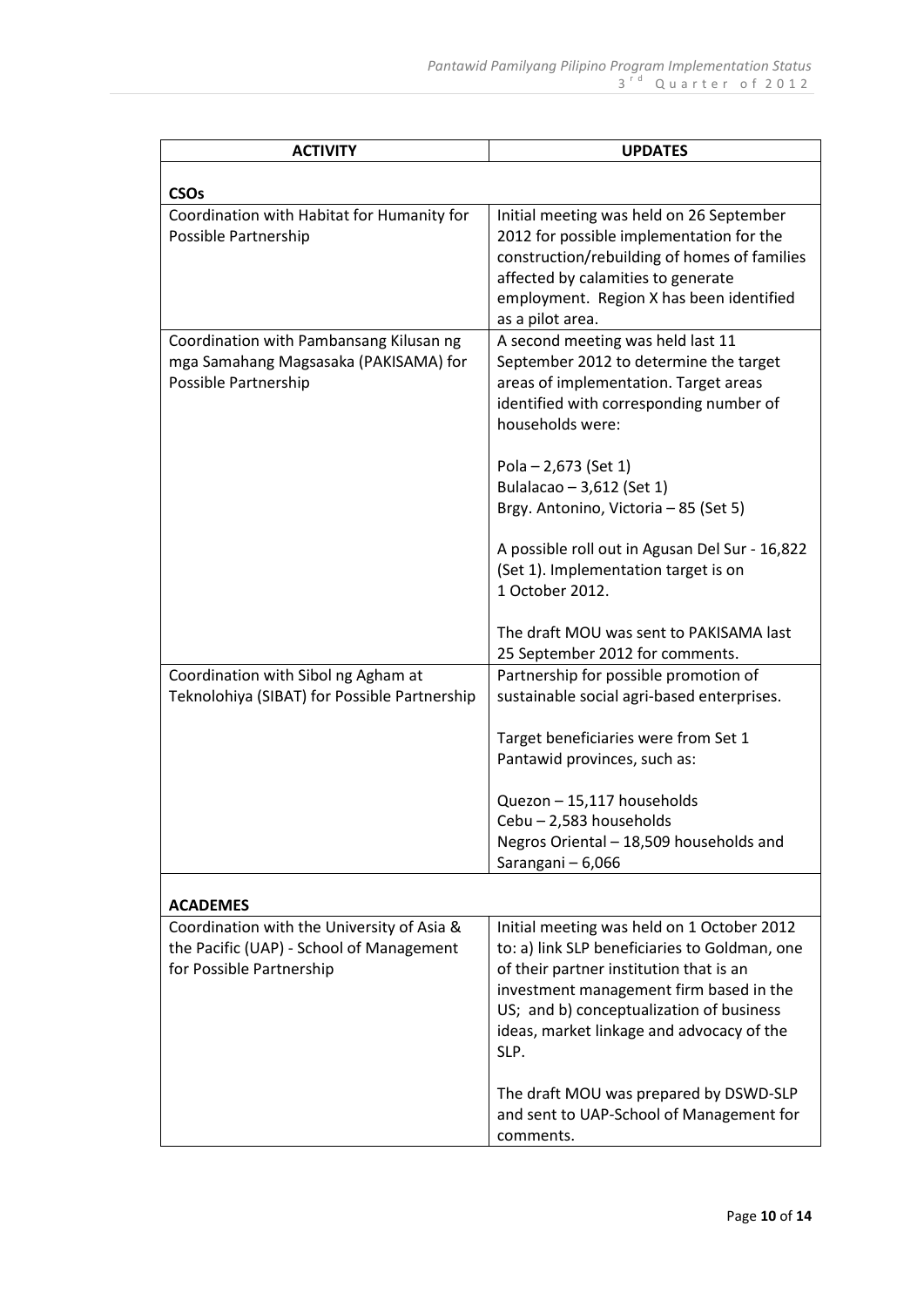| <b>Activity</b>                               | <b>Updates</b>                               |
|-----------------------------------------------|----------------------------------------------|
| Coordination with University of the           | Initial meeting was held on 6 September      |
| Philippines - Institute for Small-Scale       | 2012 with UP-ISSI to provide capacity        |
| Industries (UP-ISSI) for Possible Partnership | building and training focused on food safety |
|                                               | courses.                                     |
|                                               |                                              |
|                                               | The MOU is for comments of UP-ISSI which     |
|                                               | was sent on 11 September 2012.               |
| Coordination with Hacienda Crafts for         | The initial meeting was held last 26         |
| Possible Partnership                          | September 2012 with endorsement to           |
|                                               | Region VI for ocular visit to view the       |
|                                               | products.                                    |

# **B. Coordination with National Government Agencies**

| <b>Activity</b>                              | <b>Updates</b>                                  |
|----------------------------------------------|-------------------------------------------------|
| Coordination with Road Board for Possible    | DSWD and the Road Board agreed to               |
| Partnership                                  | establish a program for the maintenance of      |
|                                              | national roads and bridges as a community       |
|                                              | enterprise and employment facilitation that     |
|                                              | will include organized Pantawid Pamilya         |
|                                              | beneficiary groups. After a series of meeting   |
|                                              | last August and September, both agencies        |
|                                              | agreed on the policies, rules and regulations,  |
|                                              | and other legalities of implementation of the   |
|                                              | project.                                        |
|                                              |                                                 |
|                                              | The pilot implementation will start in 20 pilot |
|                                              | sites in January 2013.                          |
| Planning with the DENR for Partnership Roll- | Last 21 September 2012, Department of           |
| out on the Implementation of the National    | <b>Environment and Natural Resources (DENR)</b> |
| <b>Greening Program</b>                      | conducted a meeting with DSWD to discuss        |
|                                              | the activity for the roll-out implementation    |
|                                              | of the program which is proposed to be          |
|                                              | conducted on 18-20 October 2012 in Clark        |
|                                              | Pampanga.                                       |
|                                              |                                                 |
|                                              | GIS mapping of Set 1 Pantawid Pamilya           |
|                                              | beneficiaries located in the uplands was        |
|                                              | completed by DENR-National Mapping and          |
|                                              | Resource Information Authority (NAMRIA) as      |
|                                              | basis for identifying regional PDO              |
|                                              | participants for the Workshop and Action        |
|                                              | Planning in October 2012.                       |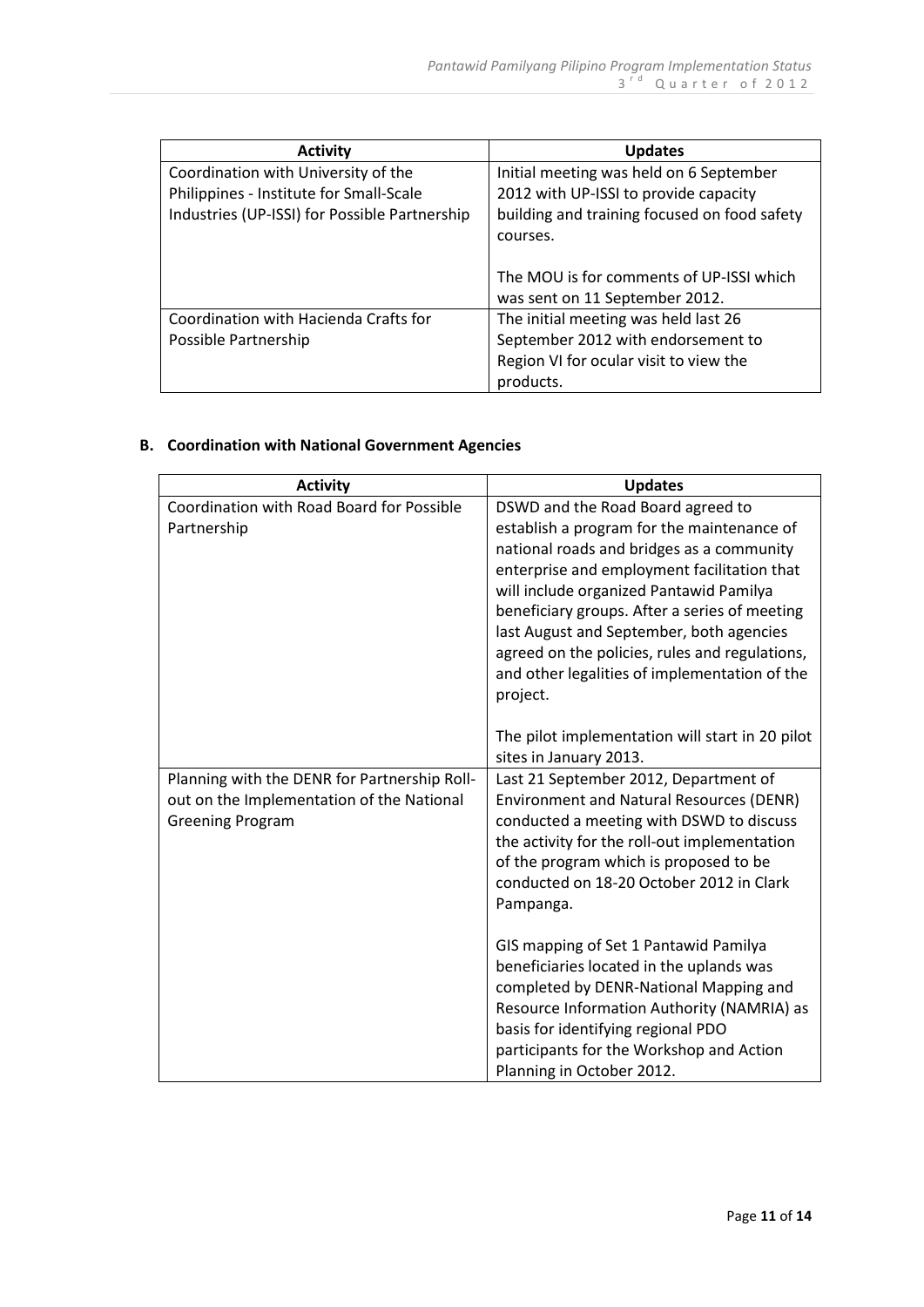## **Agrikulturang Pantawid Pamilyang Pilipino**

DSWD in partnership with DA augments the investments required to provide minimum support services on infrastructure facilities, appropriate technology, credit and marketing assistance, and human capital in the implementation of programs and projects for agricultural modernization.

| <b>Implementing Agencies</b> | <b>Updates</b>                                                                                             |
|------------------------------|------------------------------------------------------------------------------------------------------------|
| Department of Agriculture    | . This project is being implemented for the households                                                     |
|                              | in agricultural lands in Las Navas, Northern Samar.                                                        |
|                              | • 984 beneficiaries were trained to construct paddy                                                        |
|                              | dikes and developed the idle land into rice paddy<br>through the DSWD cash for training amounting to Php   |
|                              | 2.37 million. 104 are now service providers in dikes                                                       |
|                              | construction and 150 are service providers in land                                                         |
|                              | development from seed selection to post-harvest<br>management. The beneficiaries already harvested 2.6     |
|                              | tons of rice on their first cropping from the 45 has. rice                                                 |
|                              | paddy.                                                                                                     |
|                              | • 50 beneficiaries already received capital assistance                                                     |
|                              | amounting to Php 500,000.00 from DSWD to operate<br>a community store and motor boat for hire.             |
|                              | • 1,000 new sets of beneficiaries are undergoing groups                                                    |
|                              | organizing and project orientation.                                                                        |
| Philippine Coconut Authority | • The project is being implemented for the households in                                                   |
|                              | coconut areas in Barangay Migara, San Jose and<br>Macatingag in Calbayog Western Samar and San             |
|                              | Andres and San Francisco in Quezon.                                                                        |
|                              | • 830 beneficiaries in San Andres and San Francisco in                                                     |
|                              | Quezon are undergoing DSWD's organizational<br>development activities and PCA's skills training on         |
|                              | coconut seed - nuts nursery operation, coconut                                                             |
|                              | transplanting and maintenance, and root crops, corn                                                        |
|                              | and pineapple intercropping with coconuts.                                                                 |
|                              | • In Calbayog, Samar, 28 beneficiaries are undergoing                                                      |
|                              | social preparation and Basic Business Management<br>Training to avail livelihood assistance for High Value |
|                              | Crop (HVC) production. One hundred twenty one (121)                                                        |
|                              | beneficiaries in Quezon are undergoing similar<br>activities.                                              |
|                              | . In Calbayog, 11,200 quality seed - nuts coconut were                                                     |
|                              | already dispersed to the beneficiaries for raising in the<br>established nurseries.                        |
|                              | • Project proposal for cash for training in Calbayog for                                                   |
|                              | the coconut planting and maintenance was submitted                                                         |
|                              | and awaiting funding from Protective Service Bureau.                                                       |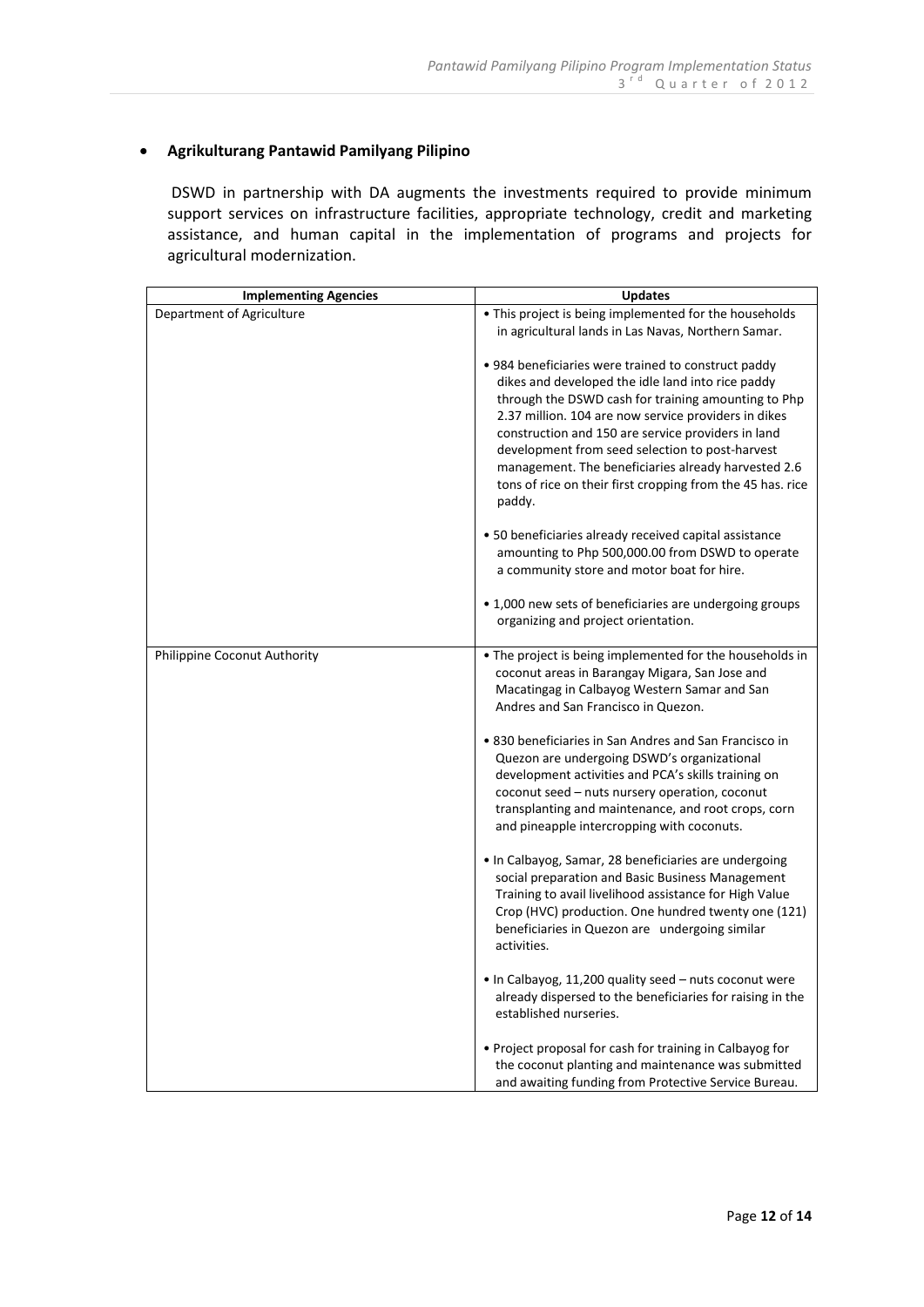| <b>Implementing Agency</b>                | <b>Updates</b>                                                                                                                                                                                                                                                         |
|-------------------------------------------|------------------------------------------------------------------------------------------------------------------------------------------------------------------------------------------------------------------------------------------------------------------------|
| Bureau of Fisheries and Aquatic Resources | • The project is being implemented for the households<br>along coastal areas in Daram and Zumaraga,<br>Western Samar and Carigara, Leyte.                                                                                                                              |
|                                           | • 228 beneficiaries were trained on seaweeds<br>production and an amount of Php 2.28 million was<br>released for the seaweeds production. 2,000 kgs of<br>seaweeds harvested on their 1st cropping cycle<br>(February to April 2012) and sold at Php 45.00 per<br>kgs. |
|                                           | • 25 beneficiaries were trained on mud-crab<br>production and an amount of Php 0.25 million was<br>released for the crab production.                                                                                                                                   |

## **Sustainable Livelihood and Environment for DSWD Disadvantaged Clients**

The project is being implemented for the households or community uplands, mangroves, watershed and other reserved and protected ecosystems in Barangay Disulan and Maranao in San Mariano, Isabela.

- 140 beneficiaries underwent organizational development activities and DENR's on-site training on agro-forestry farming
- 60 beneficiaries received capital assistance from DSWD to operate a central nursery of fruit bearing and protection tree species to be sold to DENR's National Greening Program
- DENR provided 1 hectare of land per beneficiary for the agro-forestry farm activity and other farm inputs. The Certificate of Land Agreement for this purpose is for 25 years and renewable for another 25 years.

## **Students Grants-In-Aid Program**

A partnership with the Commission on Higher Education (CHED) that provides college scholarship grants to Eligible Pantawid Pamilya beneficiaries. As of 30 July 2012, a total of 2,143 students have enrolled.

#### **Entitlement to National Health Insurance Program**

A partnership with Philippine Health Insurance Corporation (PhilHealth) providing all Pantawid Pamilya beneficiaries access to the National Health Insurance Program.